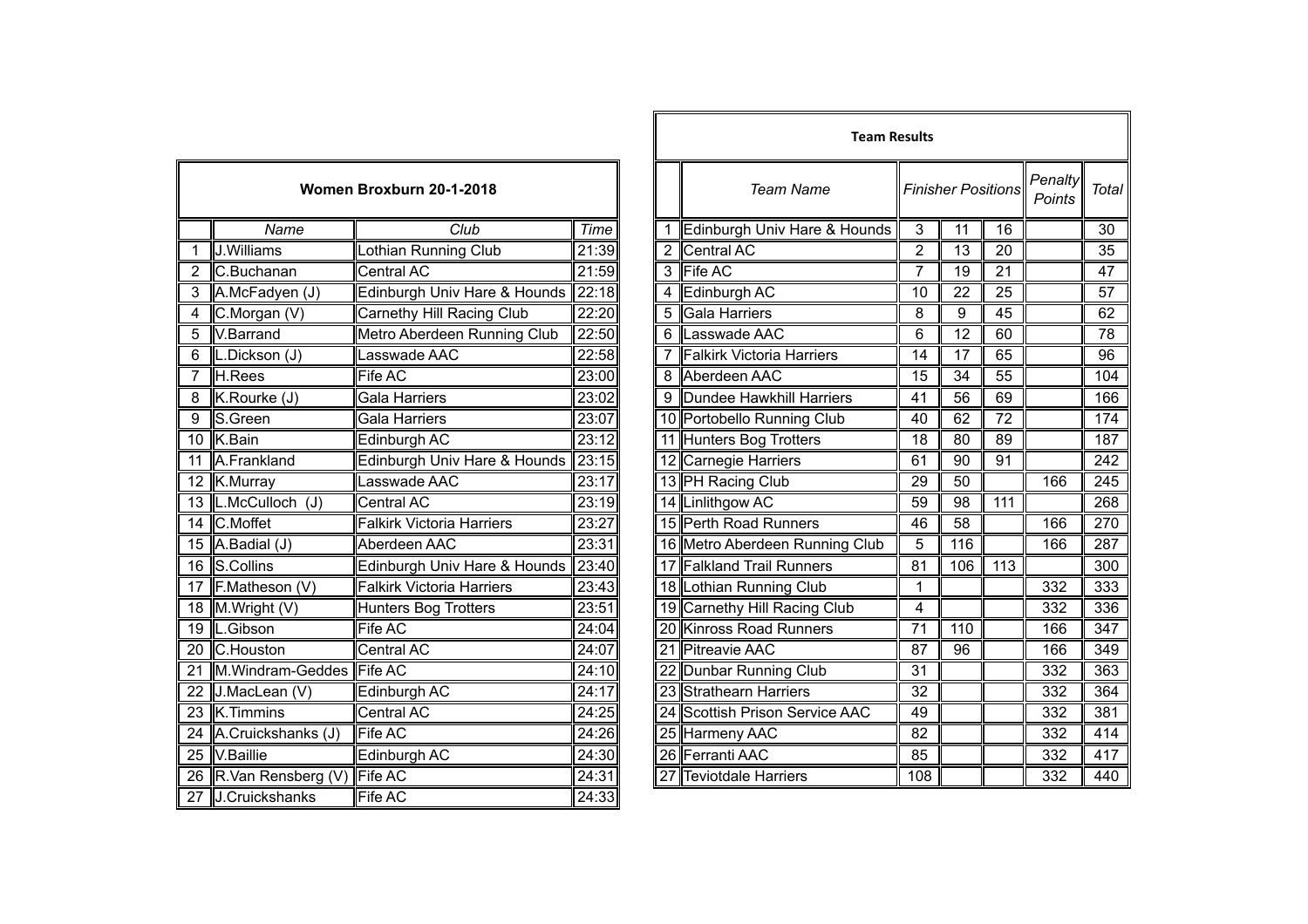| 28              | J.Morrow (V)     | Edinburgh AC                    | 24:56 |
|-----------------|------------------|---------------------------------|-------|
| 29              | K.Kennedy (V)    | PH Racing Club                  | 25:03 |
| 30              | F.Davies (J)     | Central AC                      | 25:06 |
| $\overline{31}$ | R.Anderson (V)   | Dunbar Running Club             | 25:06 |
| 32              | M.Watson         | <b>Strathearn Harriers</b>      | 25:09 |
| 33              | K.Jones          | Fife AC                         | 25:16 |
| $\overline{34}$ | A.Howie (V)      | Aberdeen AAC                    | 25:23 |
| 35              | H.Jones          | Edinburgh Univ Hare & Hounds    | 25:26 |
| 36              | R.Byde (V)       | Edinburgh AC                    | 25:35 |
| $\overline{37}$ | J.Glass (J)      | Edinburgh Univ Hare & Hounds    | 25:39 |
| $\overline{38}$ | H.Morrison (J)   | Edinburgh Univ Hare & Hounds    | 25:39 |
| $\overline{39}$ | H.Dean (V)       | <b>Central AC</b>               | 25:45 |
| 40              | G.McKenzie       | Portobello Running Club         | 25:47 |
| $\overline{41}$ | D.Placentino (V) | <b>Dundee Hawkhill Harriers</b> | 25:49 |
| $\overline{42}$ | K.Hall (J)       | Edinburgh Univ Hare & Hounds    | 25:50 |
| 43              | I.Evans          | Edinburgh Univ Hare & Hounds    | 25:51 |
| 44              | S.Ridley (V)     | Edinburgh AC                    | 25:58 |
| 45              | R.Fagan          | <b>Gala Harriers</b>            | 26:06 |
| 46              | S.Crow           | Perth Road Runners              | 26:10 |
| 47              | E.Cottington     | Edinburgh Univ Hare & Hounds    | 26:20 |
| 48              | A. Hendry        | Central AC                      | 26:24 |
| 49              | P.Edwards        | Edinburgh Univ Hare & Hounds    | 26:25 |
| 50              | M.Western (V)    | <b>PH Racing Club</b>           | 26:26 |
| 51              | K.Dobbie (V)     | Edinburgh AC                    | 26:32 |
| 52              | Y.Crilly (V)     | Lothian Running Club            | 26:33 |
| 53              | K.McStay         | Central AC                      | 26:33 |
| 54              | L.Blythe (J)     | Edinburgh Univ Hare & Hounds    | 26:36 |
| $\overline{55}$ | M.Slattery       | Aberdeen AAC                    | 26:40 |
| $\overline{56}$ | K.Reynolds       | <b>Dundee Hawkhill Harriers</b> | 26:43 |
| 57              | C.Newell         | Edinburgh Univ Hare & Hounds    | 26:46 |
| 58              | F.Thompson (V)   | <b>Perth Road Runners</b>       | 26:54 |
| 59              | L.Hay            | Linlithgow AC                   | 27:00 |
| 60              | C.Dickson (V)    | asswade AAC                     | 27:09 |

| 29 K.Kennedy (V)            | <b>PH Racing Club</b>              | 25:03 |  | <b>Masters Teams</b>             |    |           |    |         |                  |
|-----------------------------|------------------------------------|-------|--|----------------------------------|----|-----------|----|---------|------------------|
| 30 F.Davies (J)             | Central AC                         | 25:06 |  | <b>Team Name</b>                 |    | Positions |    | Penalty | <b>Total</b>     |
| 31 R.Anderson (V)           | Dunbar Running Club                | 25:06 |  | Edinburgh AC                     | 4  | 6         | 10 |         | 20               |
| 32 M.Watson                 | <b>Strathearn Harriers</b>         | 25:09 |  | <b>Falkirk Victoria Harriers</b> | 2  | 20        | 21 |         | 43               |
| 33 K.Jones                  | Fife AC                            | 25:16 |  | 3 Fife AC                        | 5  | 26        | 30 |         | 61               |
| 34 A.Howie (V)              | Aberdeen AAC                       | 25:23 |  | 4 Hunters Bog Trotters           | 3  | 27        | 32 |         | 62               |
| 35 H.Jones                  | Edinburgh Univ Hare & Hounds 25:26 |       |  | 5 Dundee Hawkhill Harriers       | 12 | 24        | 35 |         | 71               |
| 36 $R$ . Byde (V)           | Edinburgh AC                       | 25:35 |  | 6 Carnegie Harriers              | 19 | 33        | 43 |         | 95               |
| $\overline{37}$ J.Glass (J) | Edinburgh Univ Hare & Hounds 25:39 |       |  | Portobello Running Club          | 25 | 36        | 49 |         | 110              |
| 38 H.Morrison (J)           | Edinburgh Univ Hare & Hounds 25:39 |       |  | 8 Falkland Trail Runners         | 28 | 45        | 48 |         | 121              |
| 39 H.Dean (V)               | Central AC                         | 25:45 |  | 9 PH Racing Club                 |    | 14        |    | 102     | 123              |
| 40 G.McKenzie               | Portobello Running Club            | 25:47 |  | 10 Central AC                    | 11 | 44        |    | 102     | 157              |
| 41 D.Placentino (V)         | Dundee Hawkhill Harriers           | 25:49 |  | 11 Carnethy Hill Racing Club     |    |           |    | 204     | 205              |
| 42 K.Hall $(J)$             | Edinburgh Univ Hare & Hounds 25:50 |       |  | 12 Dunbar Running Club           | 8  |           |    | 204     | $\overline{212}$ |
| 43 I.Evans                  | Edinburgh Univ Hare & Hounds 25:51 |       |  | 13 Aberdeen AAC                  | 9  |           |    | 204     | $\overline{213}$ |
| 44 S.Ridley $(V)$           | Edinburgh AC                       | 25:58 |  | 14 Lothian Running Club          | 16 |           |    | 204     | 220              |
| 45 R.Fagan                  | Gala Harriers                      | 26:06 |  | 15 Perth Road Runners            | 17 |           |    | 204     | $\overline{221}$ |
| 46 S.Crow                   | Perth Road Runners                 | 26:10 |  | 16 Lasswade AAC                  | 18 |           |    | 204     | $\overline{222}$ |
| 47 E.Cottington             | Edinburgh Univ Hare & Hounds 26:20 |       |  | 17 Harmeny AAC                   | 29 |           |    | 204     | 233              |
| 48 A. Hendry                | Central AC                         | 26:24 |  | 18 Pitreavie AAC                 | 37 |           |    | 204     | 241              |
| 49 P.Edwards                | Edinburgh Univ Hare & Hounds 26:25 |       |  | 19 Linlithgow AC                 | 39 |           |    | 204     | 243              |
| 50 M.Western (V)            | PH Racing Club                     | 26:26 |  | 20 Teviotdale Harriers           | 46 |           |    | 204     | 250              |
| 51 K.Dobbie (V)             | Edinburgh AC                       | 26:32 |  | 21 Kinross Road Runners          | 48 |           |    | 204     | 252              |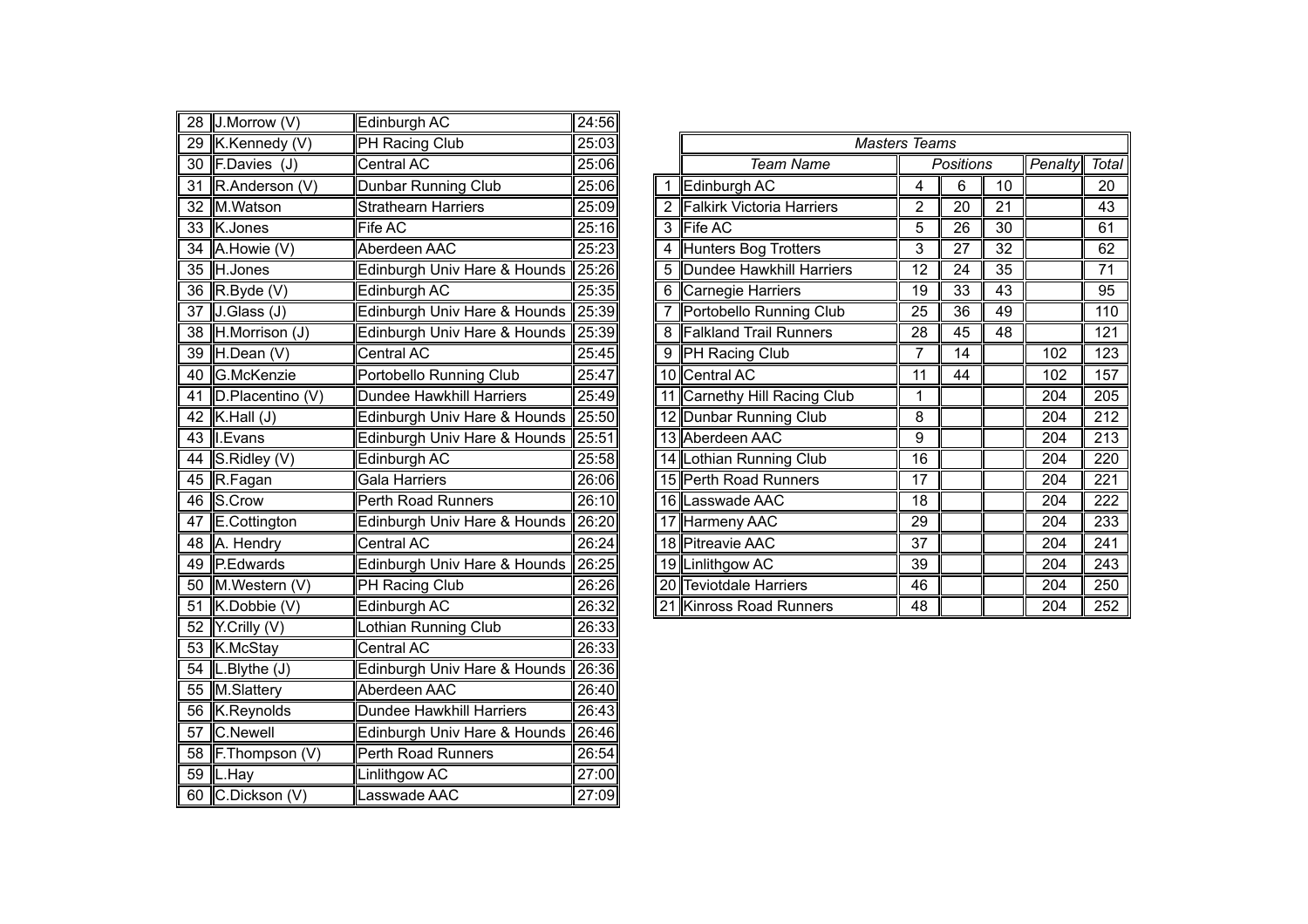| 61               | I.Burnett (V)    | Carnegie Harriers                | 27:09 |
|------------------|------------------|----------------------------------|-------|
| 62               | J.Holden         | <b>Portobello Running Club</b>   | 27:11 |
| 63               | <b>D.Watters</b> | Edinburgh AC                     | 27:23 |
| 64               | E.Hanson (J)     | Central AC                       | 27:31 |
| 65               | L.Kennedy (V)    | <b>Falkirk Victoria Harriers</b> | 27:45 |
| 66               | <b>B.Hay</b>     | Central AC                       | 27:54 |
| 67               | F.MacFarlane     | <b>Falkirk Victoria Harriers</b> | 27:56 |
| 68               | C.Irvine         | Edinburgh Univ Hare & Hounds     | 27:59 |
| 69               | A.Mollison (J)   | <b>Dundee Hawkhill Harriers</b>  | 27:59 |
| 70               | R.Fulton (V)     | <b>Falkirk Victoria Harriers</b> | 28:06 |
| 71               | H.Porter         | <b>Kinross Road Runners</b>      | 28:08 |
| 72               | V.Pound          | Portobello Running Club          | 28:11 |
| $\overline{73}$  | $L.$ Lucey (V)   | <b>Falkirk Victoria Harriers</b> | 28:14 |
| $\overline{7}$ 4 | W.Malkin         | Edinburgh AC                     | 28:21 |
| 75               | S.Ramage (V)     | Edinburgh AC                     | 28:39 |
| 76               | C.Matthews (V)   | Dundee Hawkhill Harriers         | 28:40 |
| 77               | E. MacQuarrie    | Edinburgh Univ Hare & Hounds     | 28:54 |
| 78               | M.Flanagan (V)   | <b>Portobello Running Club</b>   | 28:59 |
| 79               | M.Torres (V)     | <b>Fife AC</b>                   | 29:02 |
| 80               | P.O'Brien (V)    | Hunters Bog Trotters             | 29:09 |
| $\overline{81}$  | S.Harley (V)     | <b>Falkland Trail Runners</b>    | 29:12 |
| 82               | L.Broadhurst (V) | Harmeny AAC                      | 29:14 |
| 83               | G.Freeman-Mills  | Edinburgh Univ Hare & Hounds     | 29:14 |
| 84               | G.Smith (V)      | Fife AC                          | 29:20 |
| 85               | J.Loecherbach    | Ferranti AAC                     | 29:22 |
| 86               | N.Flynn (V)      | <b>Falkirk Victoria Harriers</b> | 29:31 |
| 87               | S.Ross           | <b>Pitreavie AAC</b>             | 29:39 |
| 88               | <b>C.Willers</b> | Edinburgh Univ Hare & Hounds     | 29:45 |
| 89               | A.McNeillage (V) | <b>Hunters Bog Trotters</b>      | 29:49 |
| 90               | C.Briggs         | Carnegie Harriers                | 29:51 |
| 91               | A.Morton (V)     | Carnegie Harriers                | 29:57 |
| 92               | M.Martin (V)     | Fife AC                          | 30:03 |
| 93               | I.Remers (J)     | Dundee Hawkhill Harriers         | 30:05 |